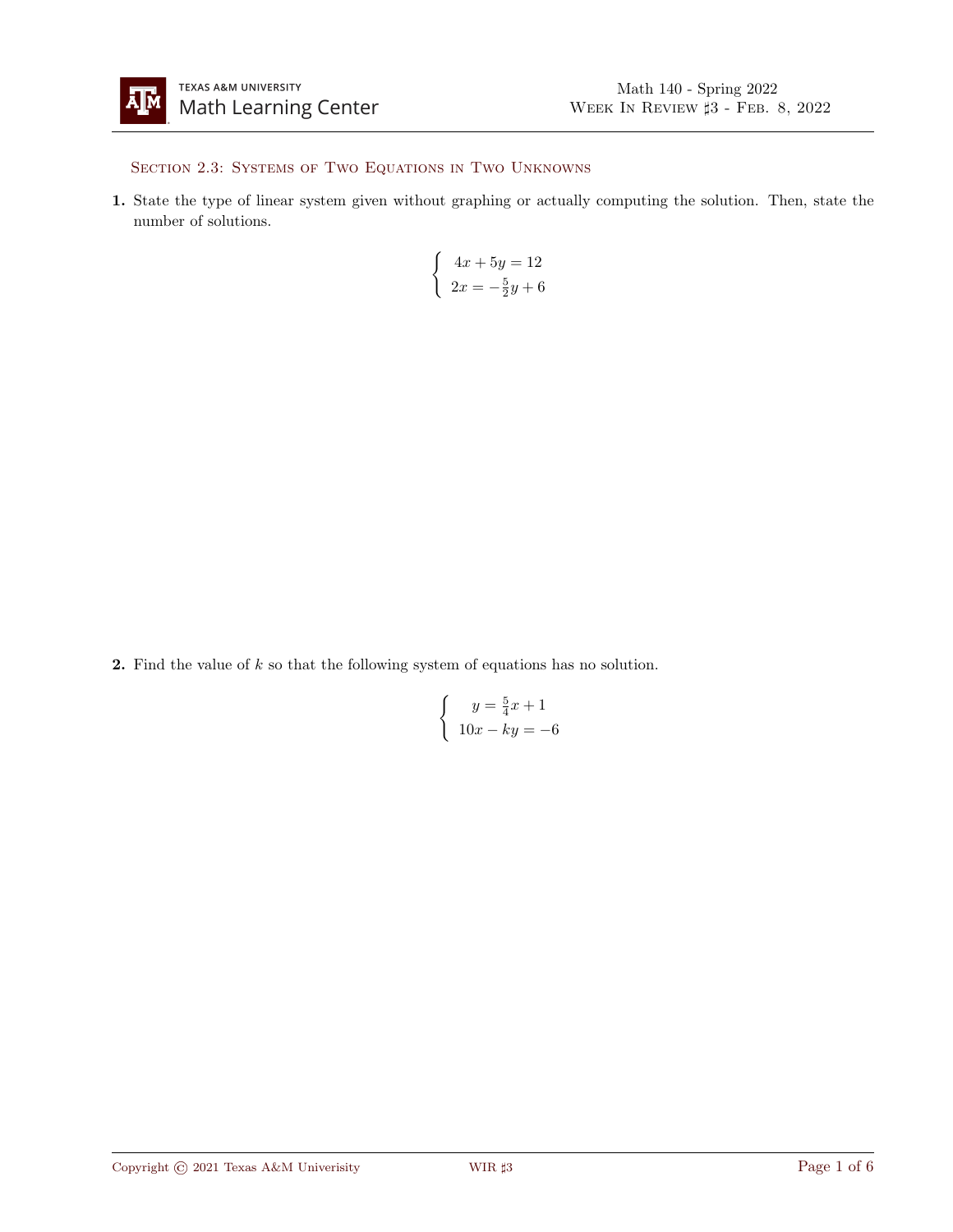- 3. Solve each system using the stated method. Write any solutions as ordered pairs with exact values. For parametric solutions use  $p$  as your parameter.
	- (a)  $\begin{cases} 3x + 2y = 5 \\ 2 \end{cases}$  $y = -\frac{3}{2}x + 2$ , using the graphical method.

(b) 
$$
\begin{cases} 3x - 2y = -3 \\ 5x - y = 2 \end{cases}
$$
, using the substitution method.

(c) 
$$
\begin{cases} 3x - 2y = -4 \\ 4y = 6x + 8 \end{cases}
$$
, using the addition method.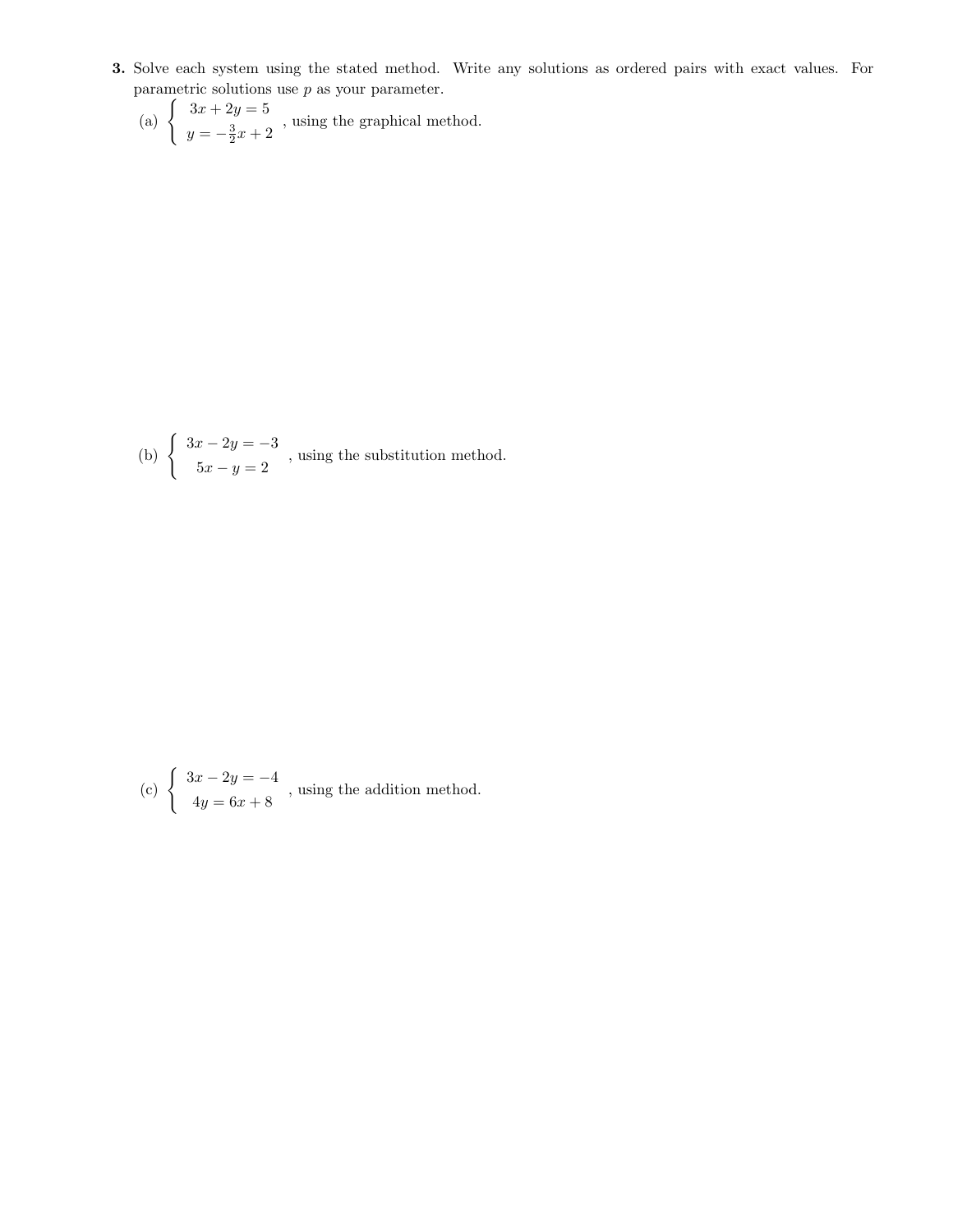4. The production cost for a record company are \$18 per record and if they produce 60 records, then the total costs are \$1652. The company sells each record for \$40. Determine and interpret the break-even point for the record company on the production and sale of these records.

5. Consumers will buy 10,000 items at a price of \$120 per item. If the price goes up by \$30 per item, then they will only buy 7600 items. Producers will not market this item below \$40, but if the price per item increases by \$25, the producers will provide 6000 items to the market. Determine and interpret the market equilibrium point for these items.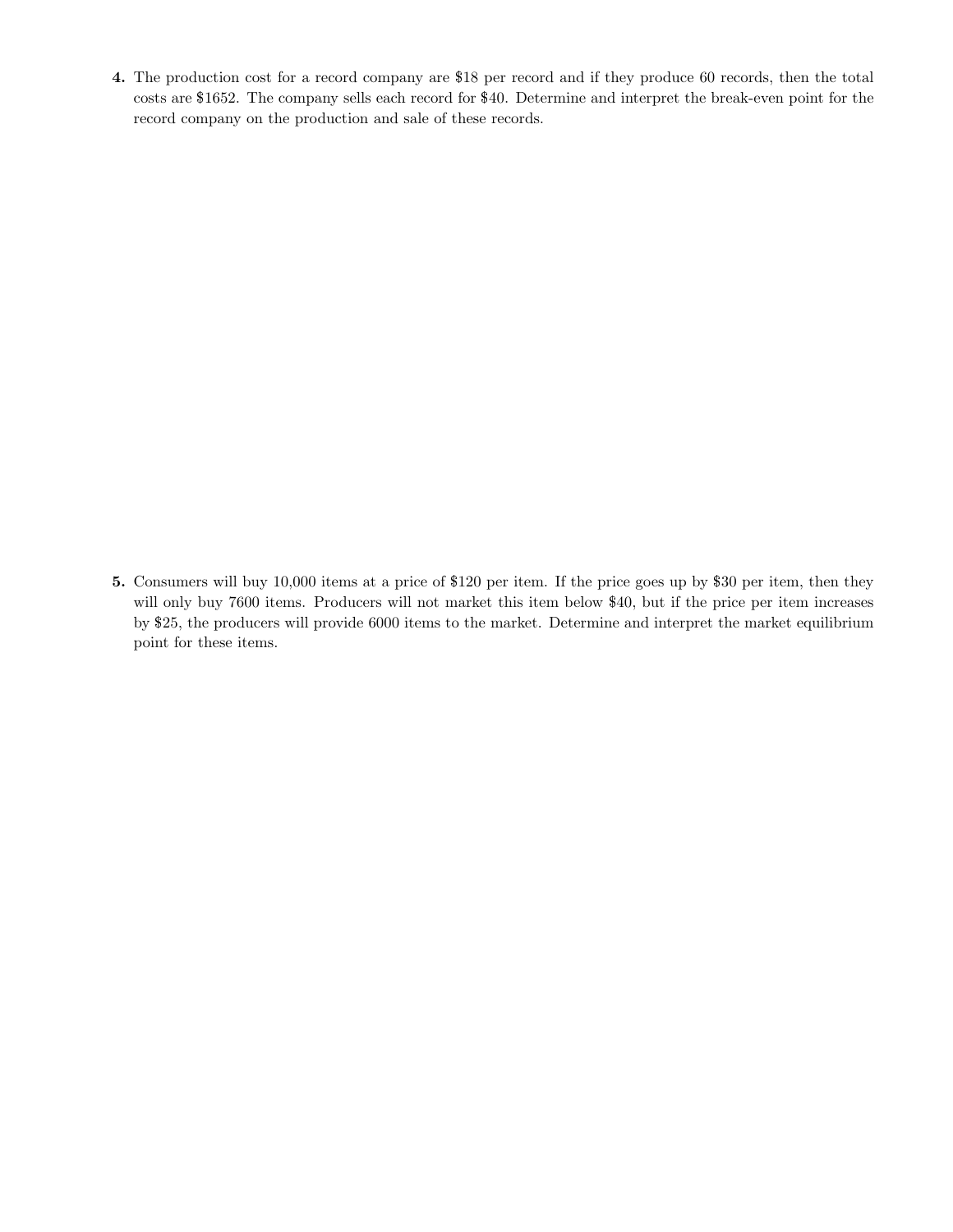SECTION 2.4: SETTING UP AND SOLVING SYSTEMS OF LINEAR EQUATIONS

1. Set up, but do not solve, a system of linear equations which could be used to solve the problem. You have \$50,000 to invest in Fund A and Fund B. Fund A pays 7.4% and Fund B pays 9.8%. How much do you invest in each to get a return of \$4,072 per year?

2. Write the corresponding augmented matrix for the systems of linear equations.

$$
\begin{cases}\n4x + 2y + 3z = 72 \\
2y - 3z = 12 \\
-x + 9 = 5y + z\n\end{cases}
$$

3. Write a system of linear equations which corresponds to the augmented matrix. Assume the variables are  $x$ and  $y$  or  $x$ ,  $y$ , and  $z$ .

$$
\left[\begin{array}{ccc|c}\n-2 & -6 & -10 & -12 \\
0 & 1 & 2 & 3 \\
2 & 1 & 2 & -5\n\end{array}\right]
$$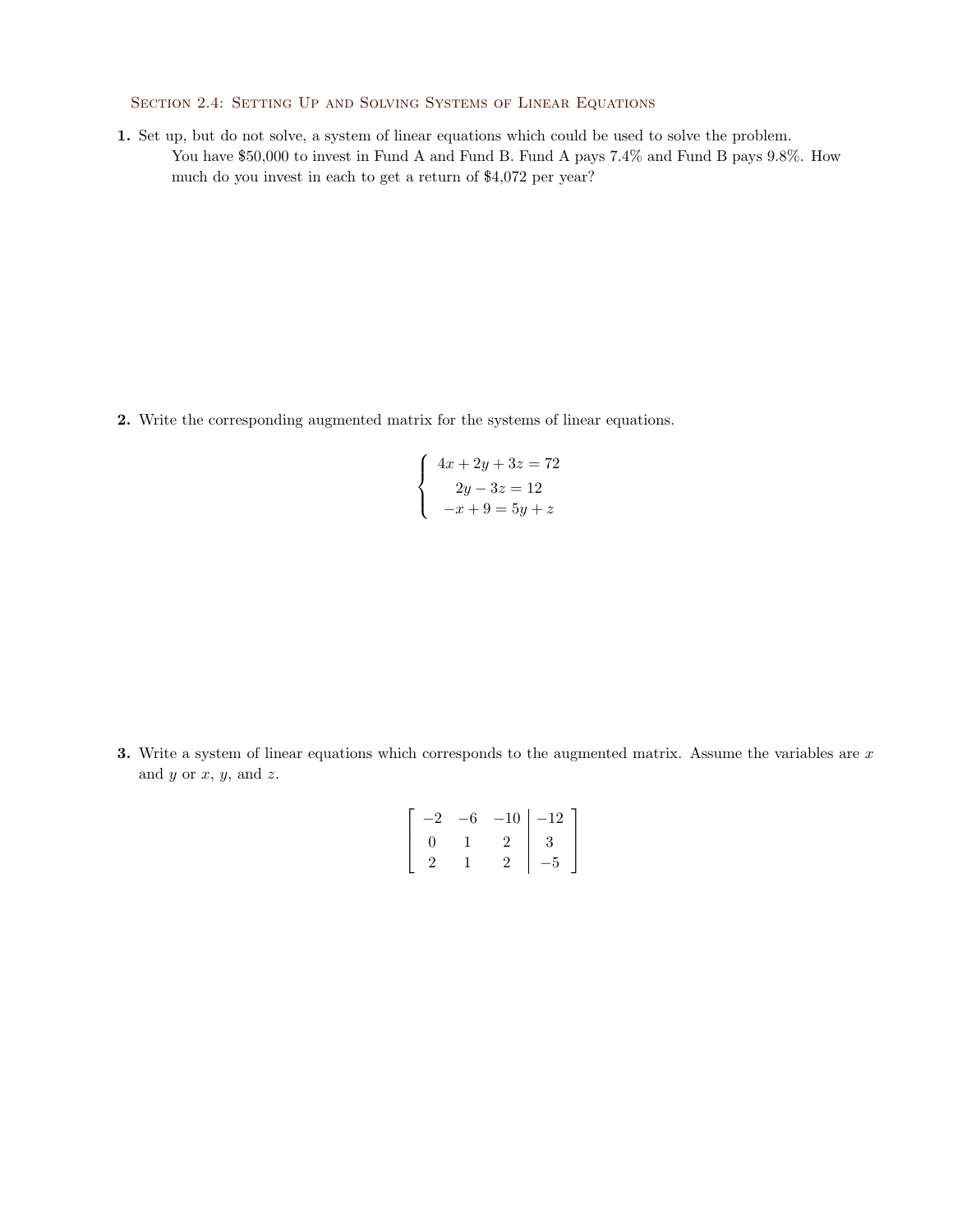4. Perform the indicated row operation and write the resulting matrix.

$$
\left[\begin{array}{cc} 1 & -4 \\ 5 & 2 \end{array}\right] \left[\begin{array}{c} 1 \\ 19 \end{array}\right] \longrightarrow \frac{-5R_1 + R_2 \rightarrow R_2}{\longrightarrow}
$$

5. State if the matrix is in reduced row-echelon form. If the matrix is not in reduced row-echelon form, state which of the four conditions is first violated, as stated in the definition.

| (a) |                   | 3 |  |
|-----|-------------------|---|--|
|     | $\mathbf{\Omega}$ |   |  |

(b) 
$$
\begin{bmatrix} 1 & 2 & 0 & 3 \ 0 & 0 & 1 & -5 \ 0 & 0 & 0 & 0 \end{bmatrix}
$$